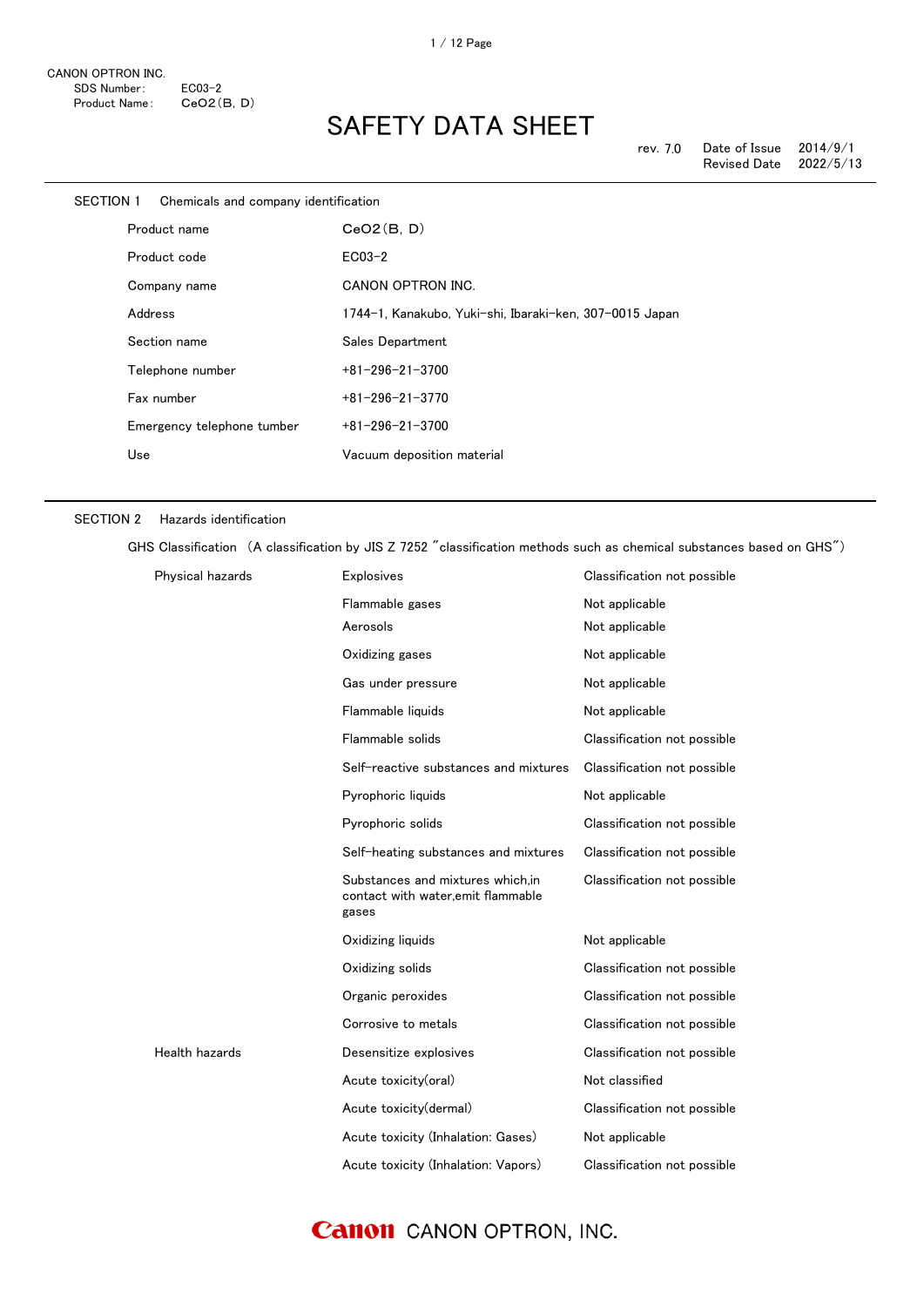|                       | Acute toxicity (Inhalation: Dusts and<br>mists)            | Classification not possible |
|-----------------------|------------------------------------------------------------|-----------------------------|
|                       | Skin corrosion/irritation                                  | Classification not possible |
|                       | Serious eye damage/eye irritation                          | Classification not possible |
|                       | Respiratory sensitization                                  | Classification not possible |
|                       | Skin sensitization                                         | Classification not possible |
|                       | Germ cell mutagenicity                                     | Classification not possible |
|                       | Carcinogenicity                                            | Classification not possible |
|                       | Reproductive toxicity                                      | Classification not possible |
|                       | Reproductive toxicity, effects on or via<br>lactation      | Classification not possible |
|                       | Specific target organ toxicity(single<br>exposure)         | Category 2                  |
|                       | Specific target organ toxicity (repeated<br>exposure)      | Category 1                  |
|                       | Aspiration hazard                                          | Classification not possible |
| Environmental hazards | Hazardous to the aquatic environment<br>Short-term(acute)  | Classification not possible |
|                       | Hazardous to the aquatic environment<br>Long-term(chronic) | Classification not possible |
|                       | Hazardous to the ozone layer                               | Classification not possible |

Label elements

hazard Pictograms **Health Hazard** 



Signal word **Danger** 

information

Dangerous goods hazard

May cause damage to organs Lungs. Causes damage to organs through prolonged or repeated exposure Lungs.

Precautionary statements

【Safety measures】 Do not breathe dust/fume/gas/mist/vapours/spray. Wash hands thoroughly after handling. Do not eat, drink or smoke when using this product.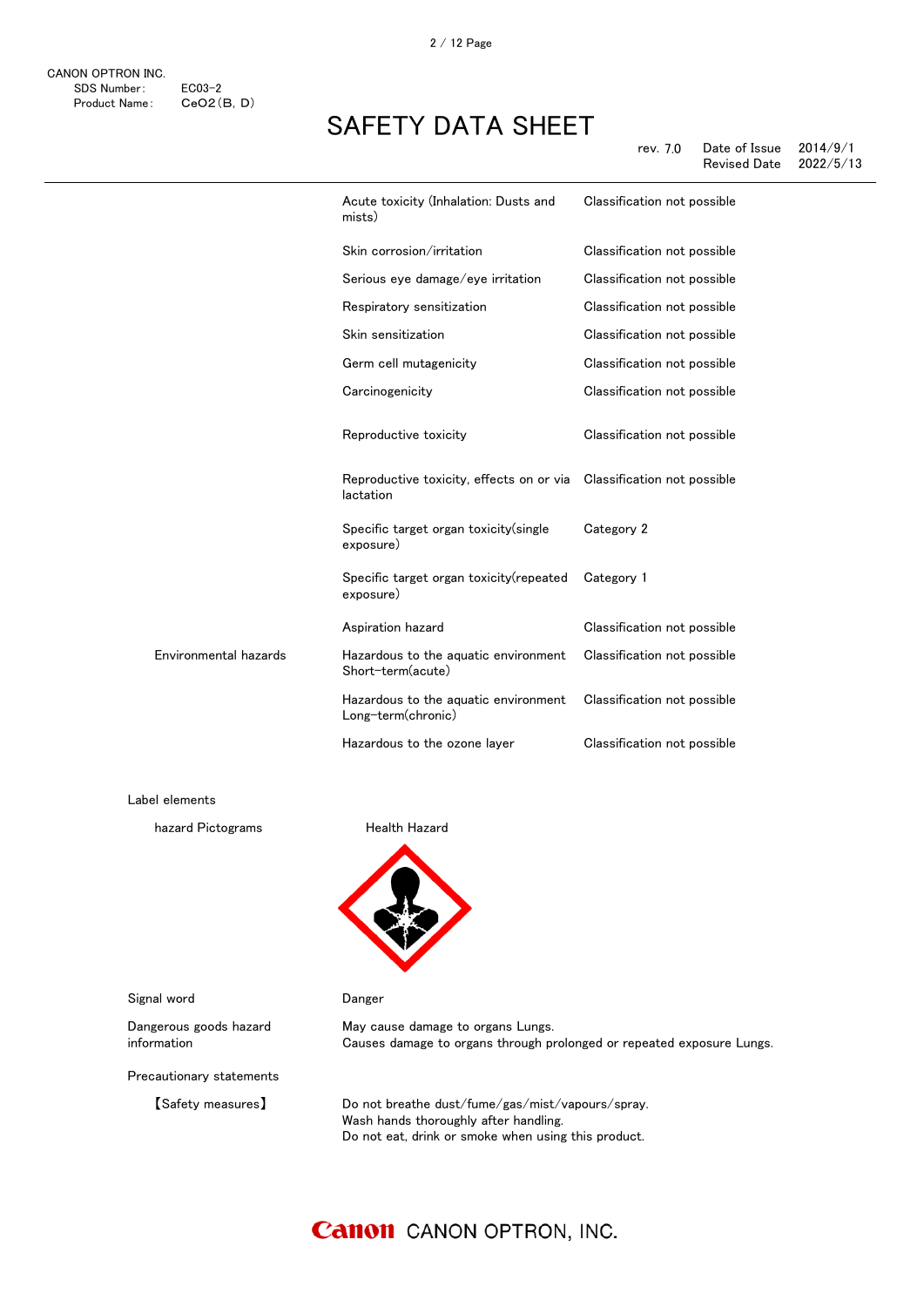SECTION 3 Composition/information on ingredients

### SAFETY DATA SHEET

| rev. 7.0 | Date of Issue | 2014/9/1  |
|----------|---------------|-----------|
|          | Revised Date  | 2022/5/13 |

| <b>[First-aid measures]</b> | If exposed or concerned: Call poison center or doctor/physician.<br>Get medical advice/attention if you feel unwell.<br>Specific treatment. |
|-----------------------------|---------------------------------------------------------------------------------------------------------------------------------------------|
| 【Storage】                   | Store locked up.                                                                                                                            |
| [Disposal]                  | Dispose of contents/container in accordance with national regulations.                                                                      |
| <b>[Other hazards]</b>      |                                                                                                                                             |

### Inhalation **Remove person to fresh air and keep comfortable for breathing.** Get medical advice/attention if you feel unwell. Skin contact Take off immediately all contaminated clothing. Rinse affected areas with water/shower. IF ON SKIN:Wash with plenty of soap and water. If skin irritation or rash occurs: :Get medical advice/attention. Eye contact **Rinse cautiously with water for several minutes.Remove contact lenses**, if present and easy to do. Continue rising. If eye irritation persists:Get medical advice/attention. EINECS number 215-150-4 215-691-6 Radioactive information Radioactive substances are not used as the material. Therefore, there is no reason that ionizing radiation would be generated. SECTION 4 First aid measures Concentration or concentration range CeO2 : 97.0- 99.9 Al2O3 : 0.1-3.0 CAS No. 1306-38-3 1306-38-3 1344-28-1 TSCA Inventry Cerium oxide (CeO2) Aluminum oxide (Al2O3) Chemical name Cerium oxide Aluminum oxide Aluminum oxide Chemical formula  $\overline{CeO2}$  Al2O3 Substance/Mixture Mixture

Special precautions for physicians No data available Most important symptoms and effects, both acute and delayed No data available Protection of first aiders **Rescuers**, wear suitable protective equipment as the situation demands.

SECTION 5 Firefighting measures

Ingestion **Rinse mouth.** 

Suitable extinguishing media This product itself is not flammable.

Get medical advice/attention.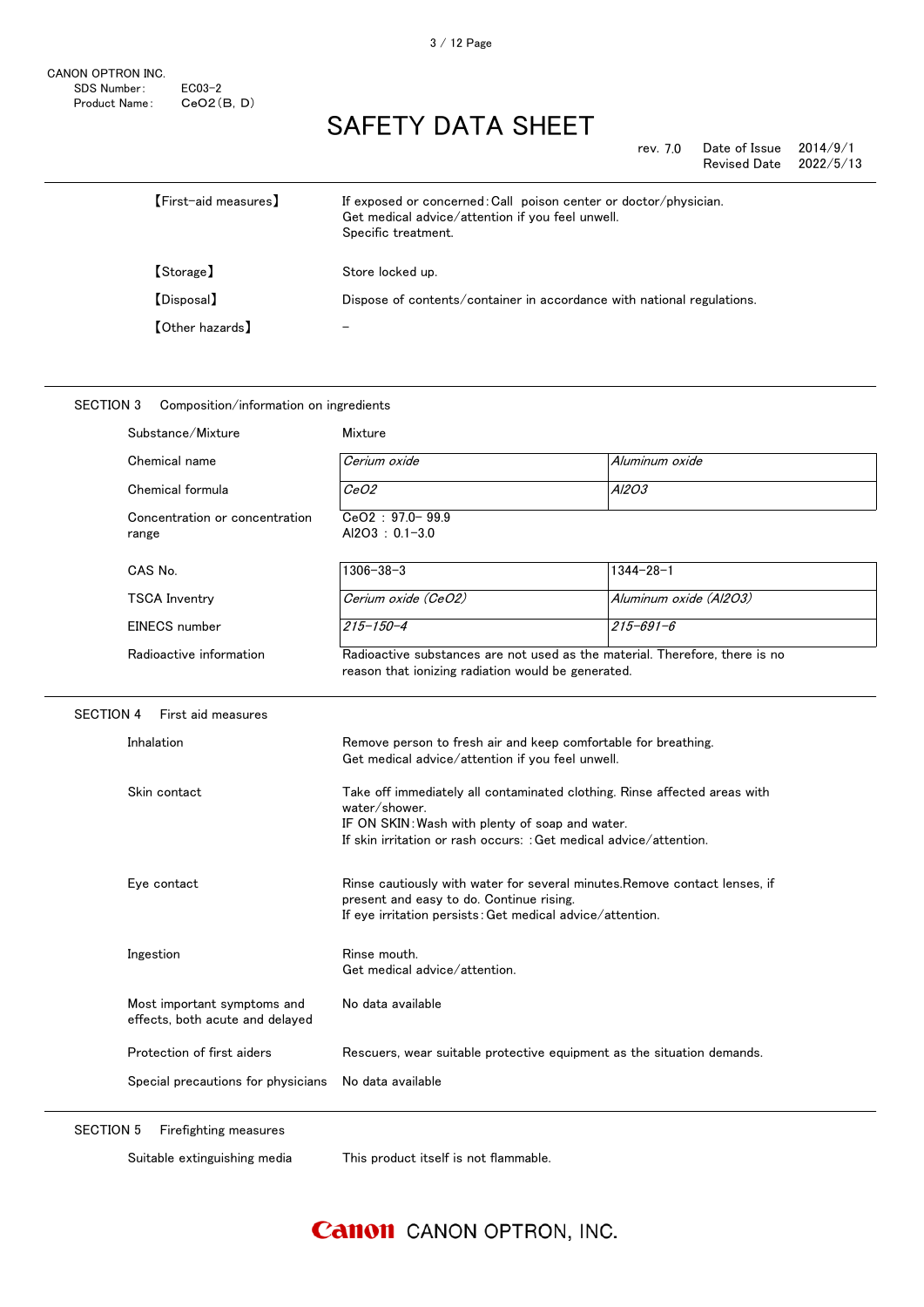|                  | Unsuitable extinguishing media                                             | No data available                                                                                                                                                                                                          |
|------------------|----------------------------------------------------------------------------|----------------------------------------------------------------------------------------------------------------------------------------------------------------------------------------------------------------------------|
|                  | Specific hazards                                                           | No data available                                                                                                                                                                                                          |
|                  | Specific extinguishing methods                                             | In the case of a fire in the periphery, the portable container is quickly moved to a<br>safe place.                                                                                                                        |
|                  | Special protective equipment for<br>firefighters                           | Wear suitable protective equipment (gloves, glasses and a mask) in fire-fighting.                                                                                                                                          |
| <b>SECTION 6</b> | Accidental release measures                                                |                                                                                                                                                                                                                            |
|                  | Personal precautions, protective<br>equipment, and emergency<br>procedures | Protection equipment (specified as those in which the properties of the product<br>are suitable) worn during operation so that airborne droplets, etc., do not adhere<br>to the skin and dusts and gases are not absorbed. |
|                  | Environmental precautions                                                  | The leakage may not directly flow into rivers or sewage.                                                                                                                                                                   |
|                  | Methods and material for<br>containment and cleaning up                    | The leaked material is scooped up, or swept up and gathered to be recovered in<br>a paper bag or a drum.<br>After recovery, a small amount of the residue is absorbed in sediment, sawdust,<br>etc.                        |
|                  | Secondary disaster prevention<br>measures                                  | No data available                                                                                                                                                                                                          |
|                  |                                                                            |                                                                                                                                                                                                                            |
| SECTION 7        | Handling and storage                                                       |                                                                                                                                                                                                                            |
|                  | Precautions for safe handling                                              |                                                                                                                                                                                                                            |
|                  | Technical measures                                                         | Take measures for equipment as described in "8. Exposure controls/personal<br>protection" and wear protective equipment.                                                                                                   |
|                  | Safety handling precautions                                                | Handling work must be practiced in a room where there is a local or total<br>ventilation facility.                                                                                                                         |
|                  | Avoidance of contact                                                       | Refer to "10. Stability and reactivity."                                                                                                                                                                                   |
|                  | Hygiene measures                                                           | Wash hands thoroughly after handling.<br>Do not eat, drink or smoke when using this product.                                                                                                                               |
|                  | Conditions for safe storage,<br>including any incompatibilities            |                                                                                                                                                                                                                            |
|                  | Safe storage conditions                                                    | Store in a well-ventilated place. Keep container tightly closed.<br>Store locked up.                                                                                                                                       |
|                  | Safety packaging material                                                  | No data available                                                                                                                                                                                                          |
| <b>SECTION 8</b> | Exposure controls/personal protection                                      |                                                                                                                                                                                                                            |
|                  |                                                                            | <u>AI2O3</u><br><u>CeO2</u>                                                                                                                                                                                                |
|                  | Permissible concentration                                                  |                                                                                                                                                                                                                            |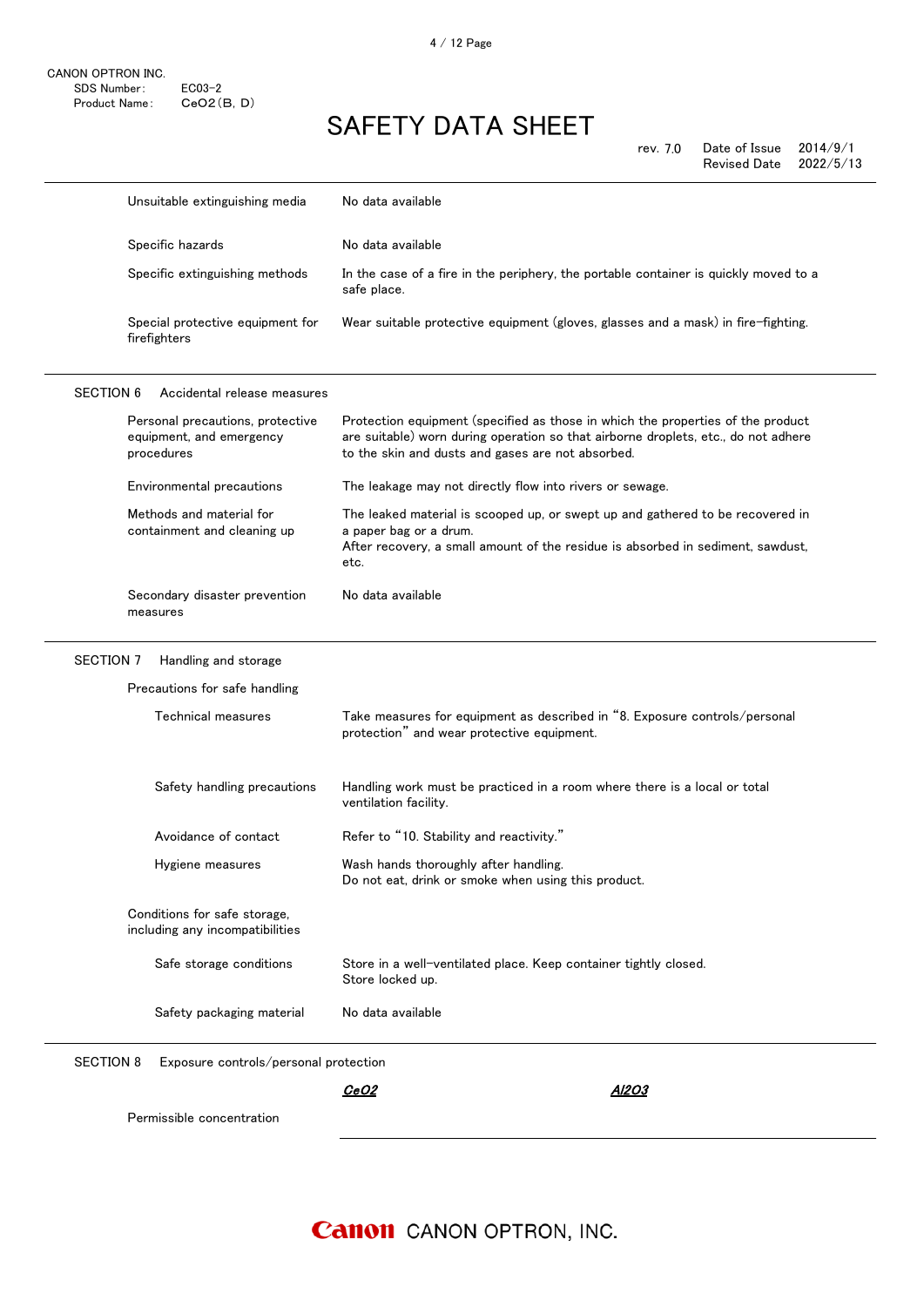### rev. 7.0 Date of Issue 2014/9/1 Revised Date

| ACGIH                                                                       | No data available                                                                     | (Particulate asbestos-free, less than 1%<br>crystalline silica) TLV-TWA 10mg/m <sup>3</sup> |
|-----------------------------------------------------------------------------|---------------------------------------------------------------------------------------|---------------------------------------------------------------------------------------------|
| Appropriate engineering controls                                            | Use sealed devices, equipment, or a local exhaust ventilation as much as<br>possible. |                                                                                             |
| Individual protection measures,<br>such as personal protective<br>equipment |                                                                                       |                                                                                             |
| Respiratory protection                                                      | Dustproof mask                                                                        |                                                                                             |
| Hand protection                                                             | Protective gloves                                                                     |                                                                                             |
| Eye/face protection                                                         | Dust-proof glasses                                                                    |                                                                                             |
| Skin protection                                                             | Protective clothing                                                                   |                                                                                             |

SECTION 9 Physical and chemical properties

#### Appearance

| Physical state | Solid             |
|----------------|-------------------|
| Form           | Pellets, granules |
| Colour         | Pale yellow       |
| Odour          | None              |

|                                                             | <i>CeO2</i>               | Al2O3                                     |
|-------------------------------------------------------------|---------------------------|-------------------------------------------|
| Melting point/freezing point                                | 2480 $\overline{C}$       | 2072°C                                    |
| Boiling point or initial boiling point<br>and boiling range | $3730^{\circ}C$           | 2980°C                                    |
| Flammability                                                | No data available         | No data available                         |
| Upper/lower flammability or<br>explosive limits             | No data available         | No data available                         |
| Flash point                                                 | No data available         | Noncombustibility                         |
| Auto-ignition temperature                                   | No data available         | Noncombustibility                         |
| Decomposition temperature                                   | No data available         | No data available                         |
| рH                                                          | No data available         | No data available                         |
| Kinematic viscosity                                         | No data available         | No data available                         |
| Solubility                                                  |                           |                                           |
| Water                                                       | Insoluble                 | Insoluble                                 |
| Other solvents                                              | And insoluble in solvents | The slightly soluble in non-polar organic |

solvent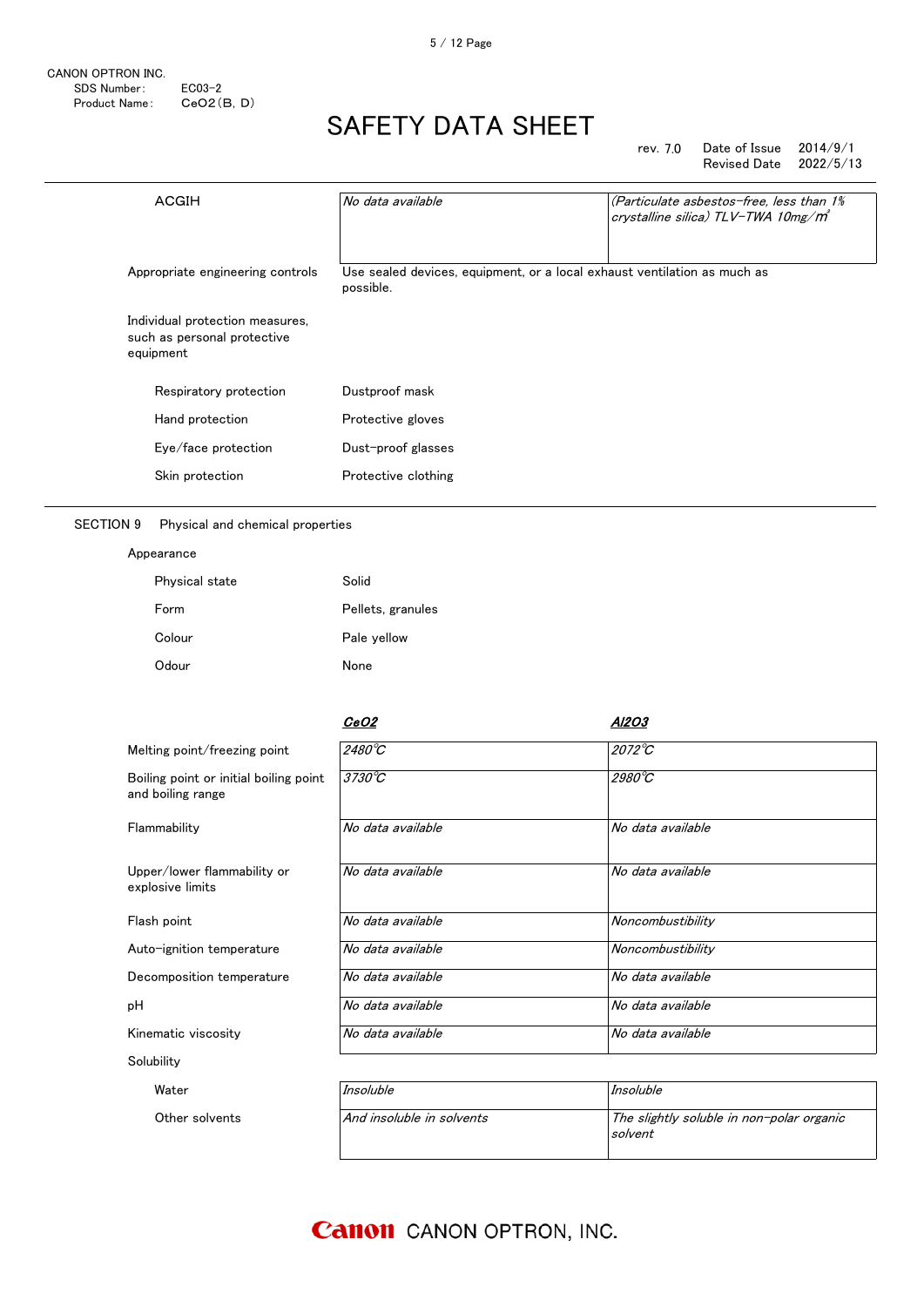rev. 7.0 Date of Issue 2014/9/1 Revised Date

| Partition coefficient: n-<br>octanol/water | No data available                                            | No data available |
|--------------------------------------------|--------------------------------------------------------------|-------------------|
| Vapour pressure                            | No data available                                            | $0.073Pa$ (mp.)   |
| Density and/or relative density            | 7.21                                                         | 3.97              |
| (Density)                                  | $\overline{\times}$ 4.1 $\degree$ 4.95(pellet) as CeO2(B, D) |                   |
| Relative vapor density                     | No data available                                            | No data available |
| Particle characteristics                   | No data available                                            | No data available |
| Other information                          | No data available                                            | No data available |

### SECTION 10 Stability and reactivity

|                                    | <i>CeO2</i>                                                                                                                                                                        | AI2O.                                               |
|------------------------------------|------------------------------------------------------------------------------------------------------------------------------------------------------------------------------------|-----------------------------------------------------|
| Reactivity                         | No data available                                                                                                                                                                  | No data available                                   |
| Chemical stability                 | It is considered stable.                                                                                                                                                           | Stability                                           |
| Possibility of hazardous reactions | Do not react in the storage conditions and<br>normal handling.<br>It will generate NOx gas in the reaction of<br>chlorine gas, and nitric acid reaction with<br>hvdrochloric acid. | Possibility of hazardous reaction is<br>negligible. |
| Conditions to avoid                | High-temperature and humidity                                                                                                                                                      | Generation of dust, diffusion.                      |
| Incompatible materials             | Carbon dioxide, acid                                                                                                                                                               | Not applicable                                      |
| Hazardous decomposition products   | Acid mist is generated upon dissolution of<br>the acid.                                                                                                                            | Not applicable                                      |

### SECTION 11 Toxicological information

|                                         | <i>CeO2</i>                                                                                                                                                                                               | Al2O3                                                            |
|-----------------------------------------|-----------------------------------------------------------------------------------------------------------------------------------------------------------------------------------------------------------|------------------------------------------------------------------|
| Acute toxicity(oral)                    | Rat LD50 value: $>$ 5000 mg / kg bw (IUCLID<br>(2000)                                                                                                                                                     | <b>SPECIES: Rat</b><br>ENDPOINT: LD50<br>$VALUE:$ $>$ 5000 mg/kg |
| Acute toxicity (dermal)                 | Based on the result that administration of<br>2000 mg/kg bw to rats caused no mortality.<br>and LD50 value was $>$ 2000 mg/kg bw<br>(IUCLID (2000)), the substance was<br>classified as "Not classified". | No data available                                                |
| Acute toxicity (Inhalation: Gases)      | Solid (GHS definition)                                                                                                                                                                                    | Solid (GHS definition)                                           |
| Acute toxicity (Inhalation:<br>Vapours) | No data available                                                                                                                                                                                         | No data available                                                |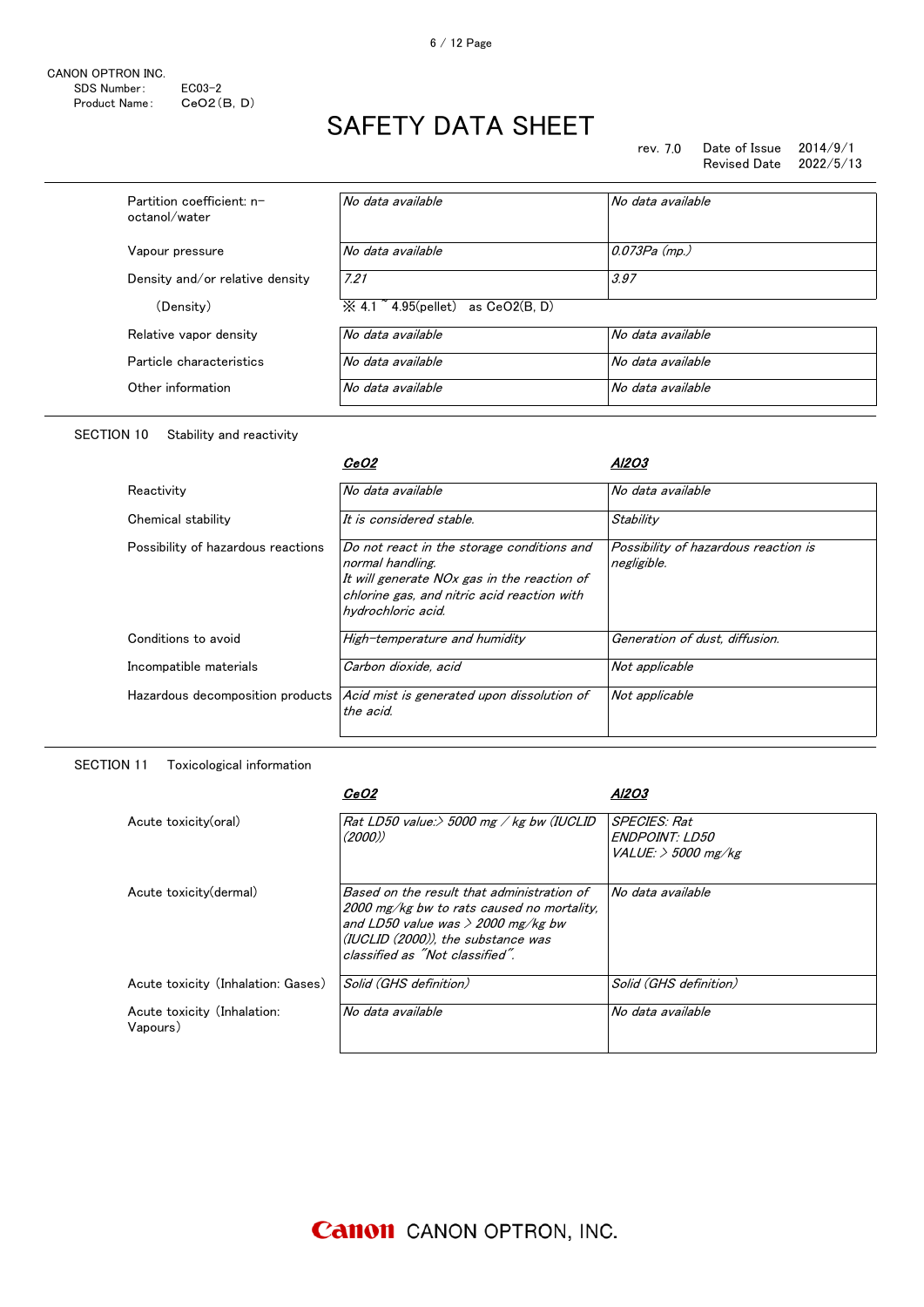CANON OPTRON INC. SDS Number: EC03-2<br>Product Name: CeO2(B, D) Product Name:

# SAFETY DATA SHEET

rev. 7.0 Date of Issue 2014/9/1 Revised Date 2022/5/13

| Acute toxicity (Inhalation: Dusts<br>and mists) | Based on the rat LC50 value of 5.05 mg/L<br>(OECD TG 403) (IUCLID (2000)), the<br>substance was classified as "Not classified"<br>in the JIS classification (corresponding to<br>Category 5 in the UN-GHS classification).<br>According to the description that the test<br>particles which was less than 3 micrometer<br>in particle diameter were account for 85.4%<br>(IUCLID (2000)), the criterion values for<br>dust/mist were adopted.                                      | No data available                                                                                                                                                                                                                    |
|-------------------------------------------------|------------------------------------------------------------------------------------------------------------------------------------------------------------------------------------------------------------------------------------------------------------------------------------------------------------------------------------------------------------------------------------------------------------------------------------------------------------------------------------|--------------------------------------------------------------------------------------------------------------------------------------------------------------------------------------------------------------------------------------|
| Skin corrosion/irritation                       | In the rabbit test (OECD TG404), application No data available<br>of 0.5 g of test substance caused no<br>irritation (IUCLID (2000)). In another rabbit<br>test, the primary skin irritation index value<br>was 0.0 and it was concluded that the<br>substance was not irritating (IUCLID (2000)).<br>Based on the information, the substance<br>was classified as "Not classified".                                                                                               |                                                                                                                                                                                                                                      |
| Serious eye damage/irritation                   | In the rabbit test (OECD TG405), instillation<br>of 0.1 g of test substance to eye resulted in<br>non-irritating (IUCLID (2000)). In another<br>rabbit test, slightly irritating was reported<br>(IUCLID (2000)). Based on the information,<br>the substance was classified as "Not<br>classified".                                                                                                                                                                                | No data available                                                                                                                                                                                                                    |
| Respiratory or skin sensitization               | In the maximization test using guinea pigs<br>(OECD TG406), no reaction of sensitization<br>was observed after elicitation, and<br>concluded as a non-sensitizer (IUCLID<br>(2000)). However, since it was the "List 2"<br>information source designated in the GHS<br>classification guidance for the Japanese<br>government, the substance was classified as<br>"Classification not possible".                                                                                   | No data available                                                                                                                                                                                                                    |
| Germ cell mutagenicity                          | The substance was classified as<br>"Classification not possible" due to the<br>negative results in the micronucleus test<br>(OECD TG474) using bone marrow cells of<br>mice orally administered (in vivo<br>mutagenicity test in somatic cells) (IUCLID<br>(2000)). As relevant information, as for in<br>vitro study, negative results in the Ames<br>test were reported (Initial Environmental<br>Risk Assessment of Chemicals (Ministry of<br>the Environment), vol. 8 (2010)). | The in vivo mutagenicity test has not been<br>carried out, and in the in vitro mutagenicity<br>test, we could only find the Ames test<br>(negative). Therefore we presupposed that<br>we could not classify it for the lack of data. |
| Carcinogenicity                                 | No data were available. As relevant<br>information, the US EPA reports that the<br>data of this substance are insufficient to<br>evaluate the possibility of carcinogenicity in<br>humans under the carcinogenicity risk<br>assessment guidelines (IRIS (2009) Tox<br>Review).                                                                                                                                                                                                     | Not classified because of "A                                                                                                                                                                                                         |
| Reproductive toxicity                           | No data available                                                                                                                                                                                                                                                                                                                                                                                                                                                                  | No data available                                                                                                                                                                                                                    |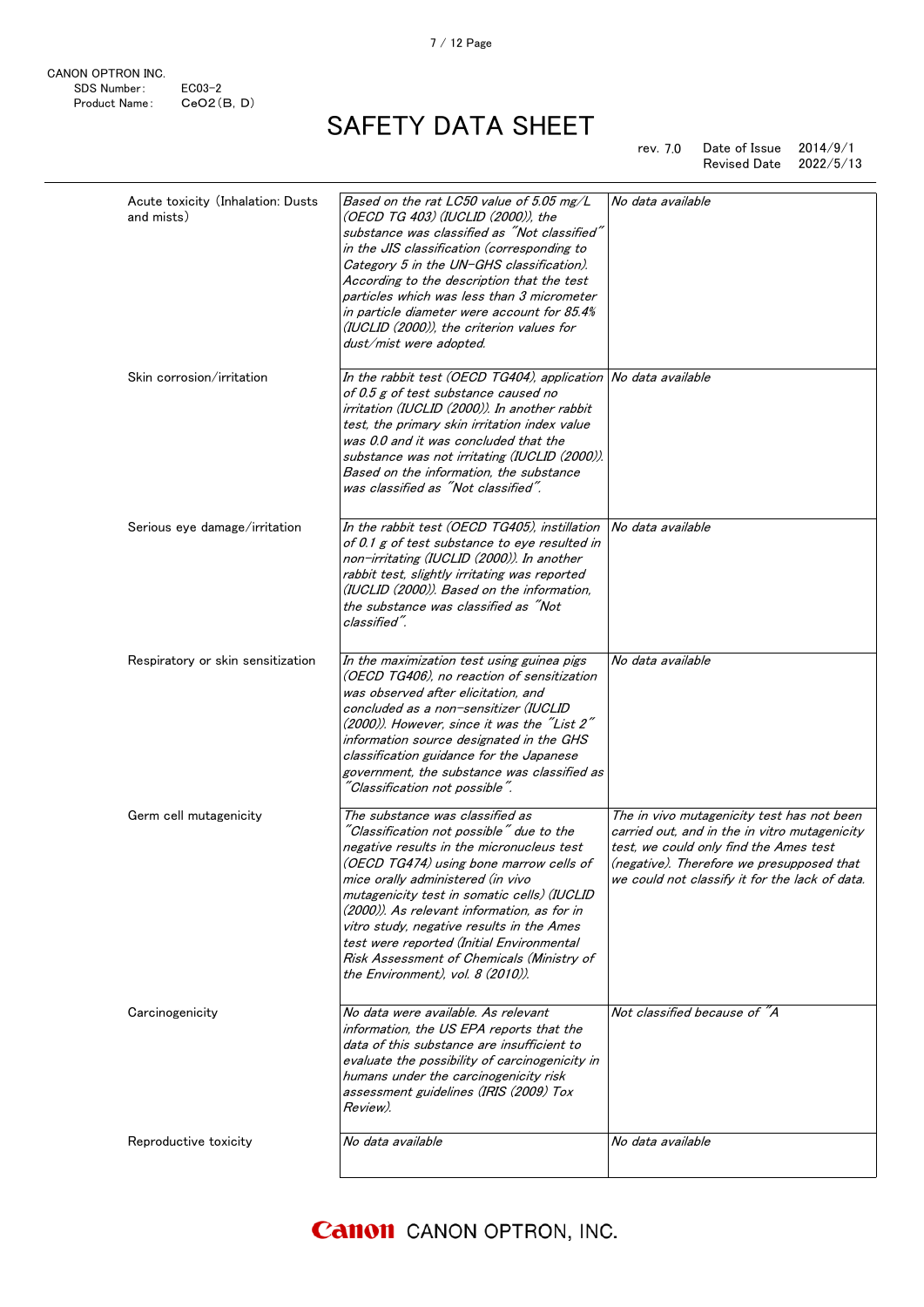CANON OPTRON INC. SDS Number: EC03-2 Product Name: CeO2(B,D)

# SAFETY DATA SHEET

### rev. 7.0 Date of Issue 2014/9/1 Revised Date 2022/5/13

| Specific target organ toxicity(single  In the acute inhalation study in rats exposed  It was set as category 3 (respiratory<br>exposure) |
|------------------------------------------------------------------------------------------------------------------------------------------|
|------------------------------------------------------------------------------------------------------------------------------------------|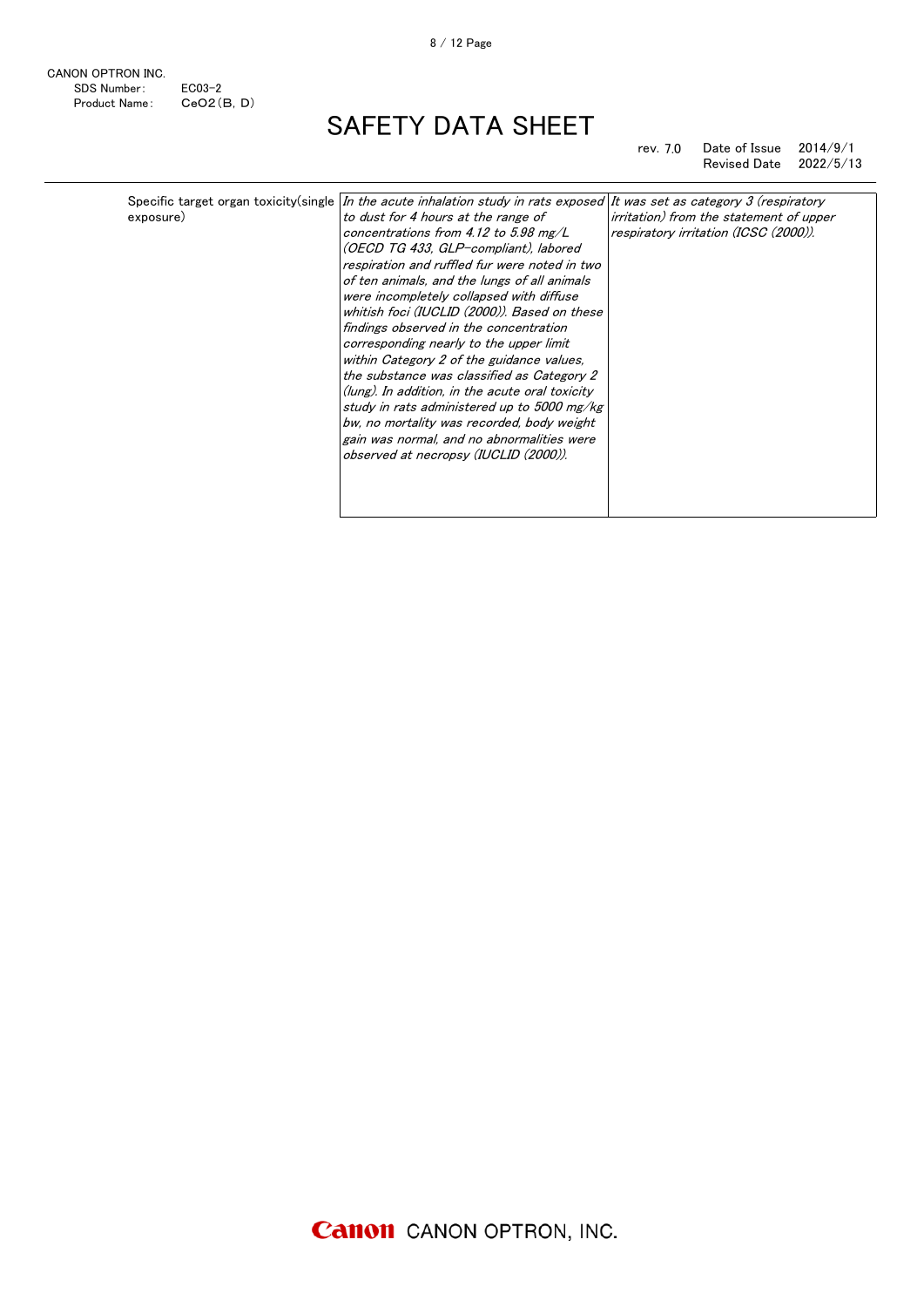CANON OPTRON INC. SDS Number: EC03-2 Product Name: CeO2(B,D)

SAFETY DATA SHEET

rev. 7.0 Date of Issue 2014/9/1 Revised Date 2022/5/13

| Specific target organ       | In the lungs of the workers exposed for         | It was classified into Category 1 according |
|-----------------------------|-------------------------------------------------|---------------------------------------------|
| toxicity(repeated exposure) | many years to the fumes of rare-earth           | the statement that by occupational          |
|                             | elements such as cerium, accumulation of        | exposure of aluminas, pulmonary fibrosis    |
|                             | rare-earth elements was observed, and lung      | was occurred (EHC (1997)).                  |
|                             | lesions such as granuloma, emphysema, or        |                                             |
|                             | interstitial fibrosis and decrease of           |                                             |
|                             | pulmonary breathing capacity were reported      |                                             |
|                             | (Initial Environment Risk Assessment of         |                                             |
|                             | Chemicals (Ministry of Environment), vol. 8     |                                             |
|                             | (2010)). Many reports were published            |                                             |
|                             | describing long-term residue of rare earth      |                                             |
|                             | elements in lung and numerous cases of          |                                             |
|                             | workers who developed adverse lung effects      |                                             |
|                             | associated with cerium oxide as follows. In     |                                             |
|                             | the case of the 58-year-old worker who          |                                             |
|                             | came to hospital complaining of dyspnea at      |                                             |
|                             | least 15 years after exposures to cerium        |                                             |
|                             | oxide polishing agents, slight pleural          |                                             |
|                             | thickening, and pulmonary obstruction were      |                                             |
|                             | noted. He was diagnosed by                      |                                             |
|                             | histopathological examination as chronic        |                                             |
|                             | pachypleuritis (Initial Environment Risk        |                                             |
|                             | Assessment of Chemicals (Ministry of            |                                             |
|                             | Environment), vol. 8 (2010)). In the case of    |                                             |
|                             | 68-year-old man who was engaged in the          |                                             |
|                             | abrasive operation of the optical lens for 35   |                                             |
|                             | years, rare earth pneumoconiosis associated     |                                             |
|                             | with cerium oxide exposure was identified       |                                             |
|                             | after 13 years of separation of work            |                                             |
|                             | (PATTY, 5th (2001)). On the other hand, in      |                                             |
|                             | the 13-week repeated inhalation study in        |                                             |
|                             | rats exposed to dust, enlargement and           |                                             |
|                             | discoloration of diaphragm in approximately     |                                             |
|                             | half of the animals, changes of bronchial       |                                             |
|                             | lymph nodes in all animals were found at 5      |                                             |
|                             | $mg/m$ or higher, and discoloration of the      |                                             |
|                             | lungs in all animals at 51 mg/m° or higher at   |                                             |
|                             | necropsy. Histopathologically, lymphoid         |                                             |
|                             | hyperplasia and pigmentation in the             |                                             |
|                             | bronchial lymph nodes, and pigmentation in      |                                             |
|                             | the lung were noted at 5 mg/ $m$ or higher in   |                                             |
|                             | both sexes, and alveolar epithelial             |                                             |
|                             | hyperplasia in the lungs and metaplasia and     |                                             |
|                             | pigmentation in the larynx were noted at 51     |                                             |
|                             | $mg/m$ or higher in both sexes (Initial         |                                             |
|                             | <b>Environment Risk Assessment of Chemicals</b> |                                             |
|                             | (Ministry of Environment), vol. 8 (2010)).      |                                             |
|                             | These effects were observed at doses            |                                             |
|                             | within Category 1 of the guidance values.       |                                             |
|                             | Based on the findings for both humans and       |                                             |
|                             | experimental animals, the substance was         |                                             |
|                             | classified as Category 1 (lung).                |                                             |
|                             |                                                 |                                             |
|                             |                                                 |                                             |
|                             |                                                 |                                             |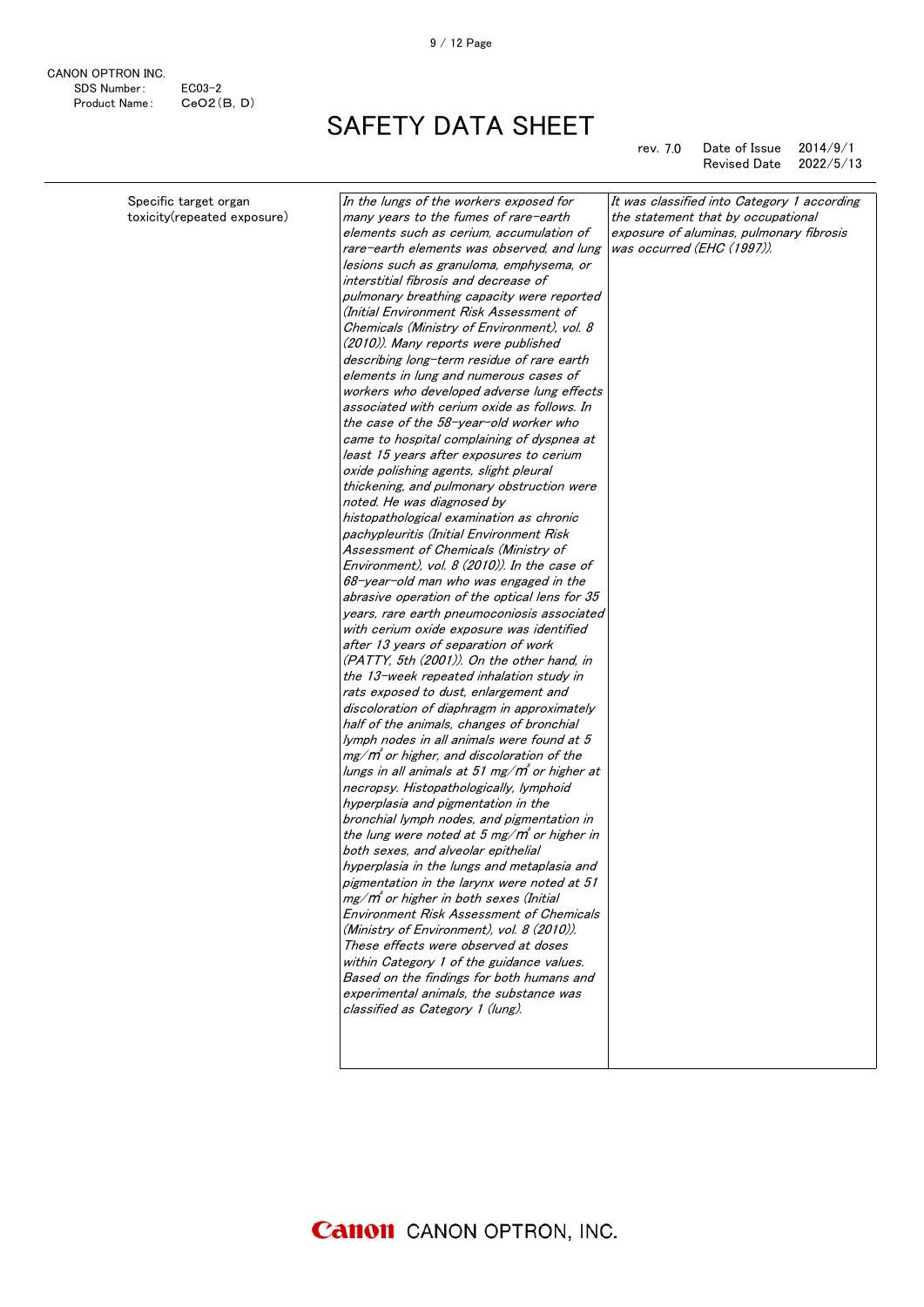CANON OPTRON INC. SDS Number: EC03-2<br>Product Name: CeO2(B, D) Product Name:

# SAFETY DATA SHEET

rev. 7.0 Date of Issue 2014/9/1 Revised Date 2022/5/13

| Aspiration hazard                                              | No data available                                                                                                                                                                                                             | No data available |  |
|----------------------------------------------------------------|-------------------------------------------------------------------------------------------------------------------------------------------------------------------------------------------------------------------------------|-------------------|--|
| Other information                                              | No data available                                                                                                                                                                                                             |                   |  |
| <b>SECTION 12</b><br>Ecological information                    |                                                                                                                                                                                                                               |                   |  |
|                                                                | <i>CeO2</i>                                                                                                                                                                                                                   | Al2O3             |  |
| Toxicity                                                       |                                                                                                                                                                                                                               |                   |  |
| Hazardous to the aguatic<br>environment Short-<br>term(acute)  | No data available                                                                                                                                                                                                             | No data available |  |
| Hazardous to the aquatic<br>environment Long-<br>term(chronic) | No data available                                                                                                                                                                                                             | No data available |  |
| Persistence and degradablility                                 | No data available                                                                                                                                                                                                             | No data available |  |
| Bioaccumulative potential                                      | No data available                                                                                                                                                                                                             | No data available |  |
| Mobility in soil                                               | No data available                                                                                                                                                                                                             | No data available |  |
| Hazard to the ozone layer                                      | This substance is not listed in Annexes to<br>the Montreal Protocol.                                                                                                                                                          | No data available |  |
| Other adverse effects                                          | No data available                                                                                                                                                                                                             | No data available |  |
| SECTION 13<br>Disposal considerations                          |                                                                                                                                                                                                                               |                   |  |
| Waste treatment methods                                        | Process is contracted to industrial waste disposers who received approval of a<br>prefectural governor.                                                                                                                       |                   |  |
| Contaminated container and<br>contaminated packaging           | The container is recycled after being cleaned, or is appropriately processed<br>according to the standards of related laws and regulations.<br>When disposing of empty containers, the contents should be completely removed. |                   |  |
| <b>SECTION 14</b><br>Transport information                     |                                                                                                                                                                                                                               |                   |  |
|                                                                | <u>CeO2</u>                                                                                                                                                                                                                   | Al203             |  |
| International regulation                                       |                                                                                                                                                                                                                               |                   |  |
| UN number                                                      | Not applicable                                                                                                                                                                                                                | Not applicable    |  |
| UN proper shipping name                                        | Not applicable                                                                                                                                                                                                                | Not applicable    |  |
| UN classification                                              | Not applicable                                                                                                                                                                                                                | Not applicable    |  |
| Transport hazard class                                         | Not applicable                                                                                                                                                                                                                | Not applicable    |  |
| Packing group                                                  | Not applicable                                                                                                                                                                                                                | Not applicable    |  |
| Hazardous to the aquatic                                       | No data available                                                                                                                                                                                                             | No data available |  |

Maritime transport in bulk according to IMO instruments

environment

**Canon** CANON OPTRON, INC.

No data available **No data** available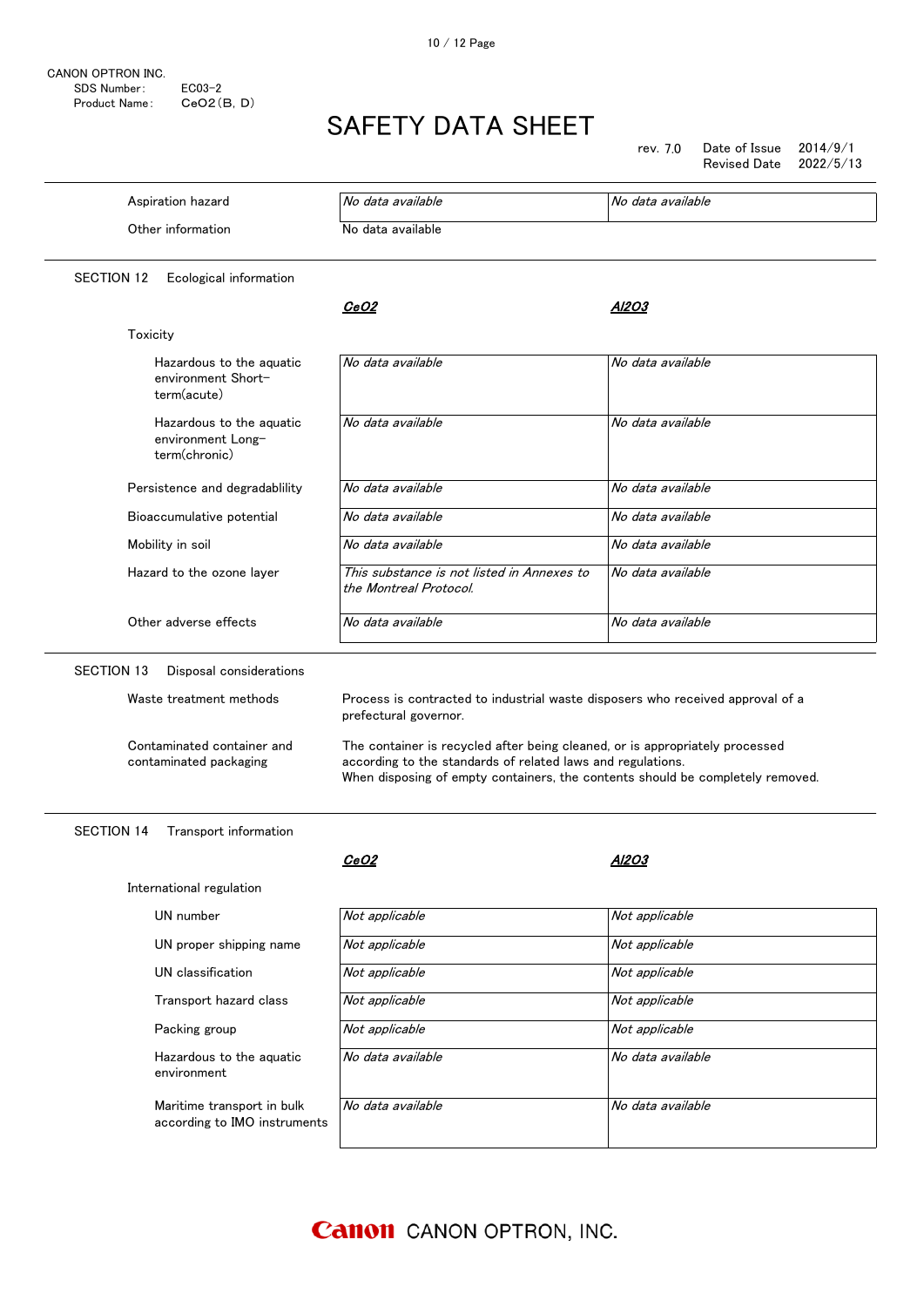### rev. 7.0 Date of Issue 2014/9/1 Revised Date 2022/5/13

| Japanese lows and regulations | No data available                                                                                                                                                                                                                                                            | Land regulation information Not applicable<br>Maritime regulatory information non-<br>hazardous materials<br>Aviation regulatory information non-<br>hazardous materials |
|-------------------------------|------------------------------------------------------------------------------------------------------------------------------------------------------------------------------------------------------------------------------------------------------------------------------|--------------------------------------------------------------------------------------------------------------------------------------------------------------------------|
| Special precautions for users | Requires retention of yellow card when<br>transporting.<br>When transporting, protect from direct<br>sunlight and take on cargo without breakage<br>of container, corrosion and leakage.<br>Do not transport with food and feedstuffs.<br>Do not stack heavy good thereupon. | When transporting, protect from direct<br>sunlight and take on cargo without breakage<br>of container, corrosion and leakage.                                            |
| <b>Special Provisions</b>     |                                                                                                                                                                                                                                                                              |                                                                                                                                                                          |

### SECTION 15 Regulatoly information(Japan)

|                                                     | <i>CeO2</i>                      | Al2O3                                                                   |
|-----------------------------------------------------|----------------------------------|-------------------------------------------------------------------------|
| Occupational Safety and Health<br>Law               | No data available                | There is it in the case of an application or<br>an application          |
| <b>PRTR Law</b>                                     | No data available                | Not applicable                                                          |
| Poisonous and Deleterious<br>Substances control Law | No data available                | Not applicable                                                          |
| Labor Standards Act                                 | No data available                | Not applicable                                                          |
| Chemical substances control Law                     | No data available                | Not applicable                                                          |
| Fire fighting Law                                   | No data available                | Not applicable                                                          |
| Air Pollution Control Act                           | No data available                | Not applicable                                                          |
| Water Pollution Prevention Act                      | No data available                | There is it in the case of an application or<br>an application          |
| Water Supply Act                                    | No data available                | There is it in the case of an application or<br>an application          |
| Sewerage Act                                        | No data available                | Not applicable                                                          |
| Marine Pollution Prevention Law                     | No data available                | Not applicable                                                          |
| Waste Management and Public<br><b>Cleansing Act</b> | No data available                | Not applicable                                                          |
| Note                                                | conformity to local regulations. | Ensure this material in compliance with federal requirements and ensure |